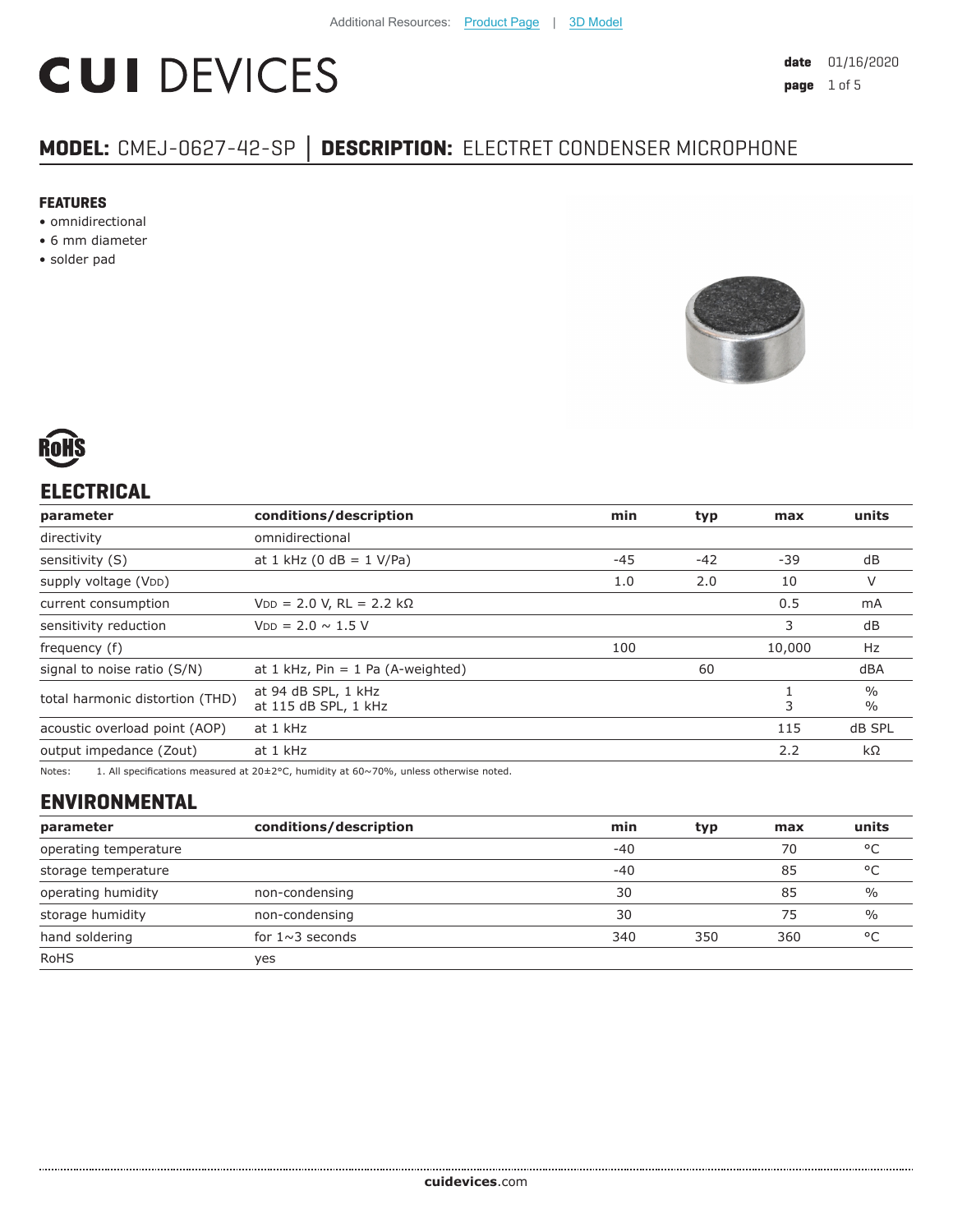#### **MECHANICAL**

| parameter     | conditions/description | min | typ  | max | units |
|---------------|------------------------|-----|------|-----|-------|
| dimensions    | $06.0 \times 2.7$      |     |      |     | mm    |
| acoustic port | top                    |     |      |     |       |
| terminals     | solder pad             |     |      |     |       |
| weight        |                        |     | 0.19 |     |       |

#### **MECHANICAL DRAWING**

units: mm tolerance: ±0.2 mm

| TERMINAL CONNECTIONS |                 |  |  |
|----------------------|-----------------|--|--|
| TFRM.                | <b>FUNCTION</b> |  |  |
|                      | Output $(+)$    |  |  |
| $\mathcal{L}$        | $GND$ $(-)$     |  |  |





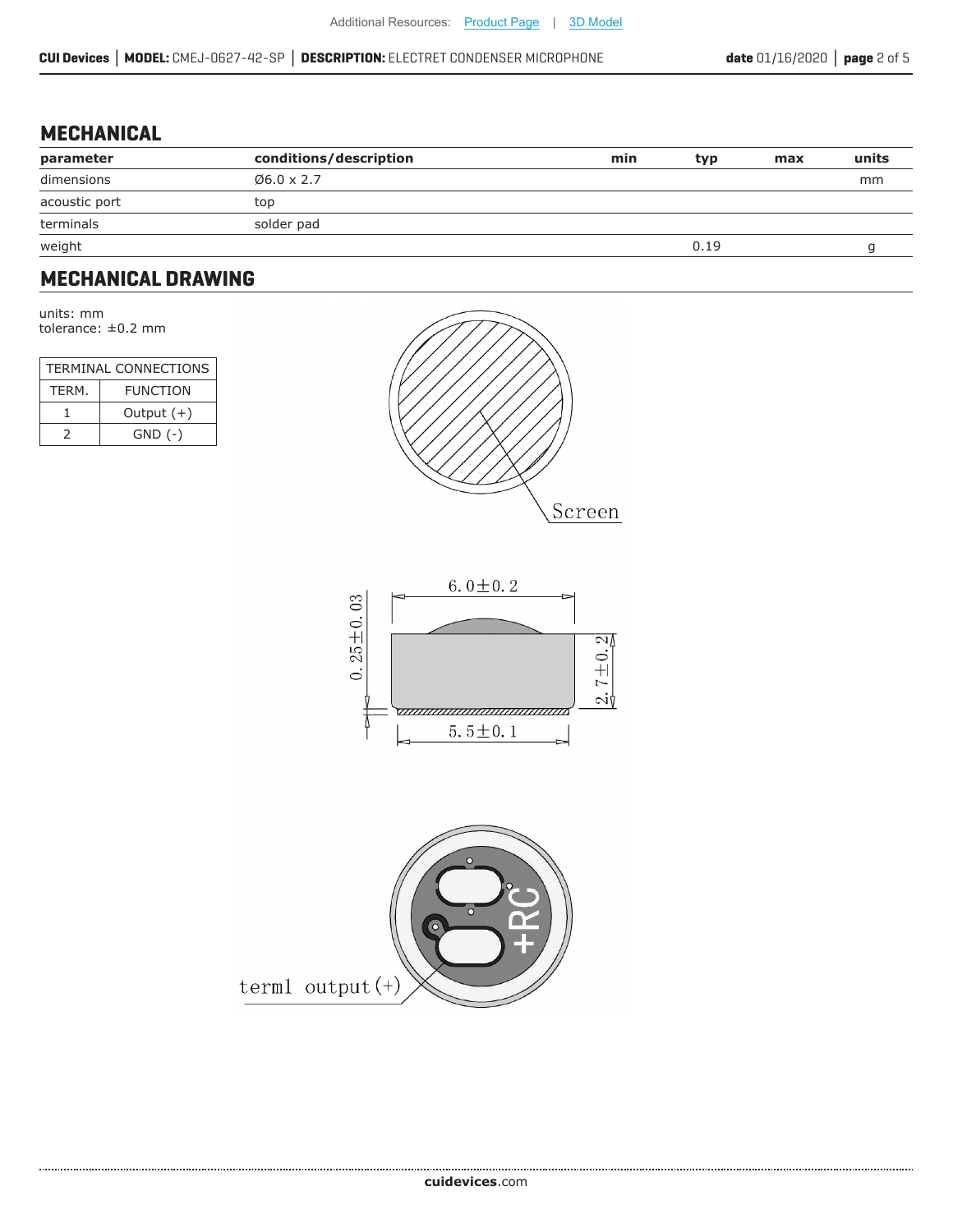#### **FREQUENCY RESPONSE CURVE**



#### **APPLICATION CIRCUIT**

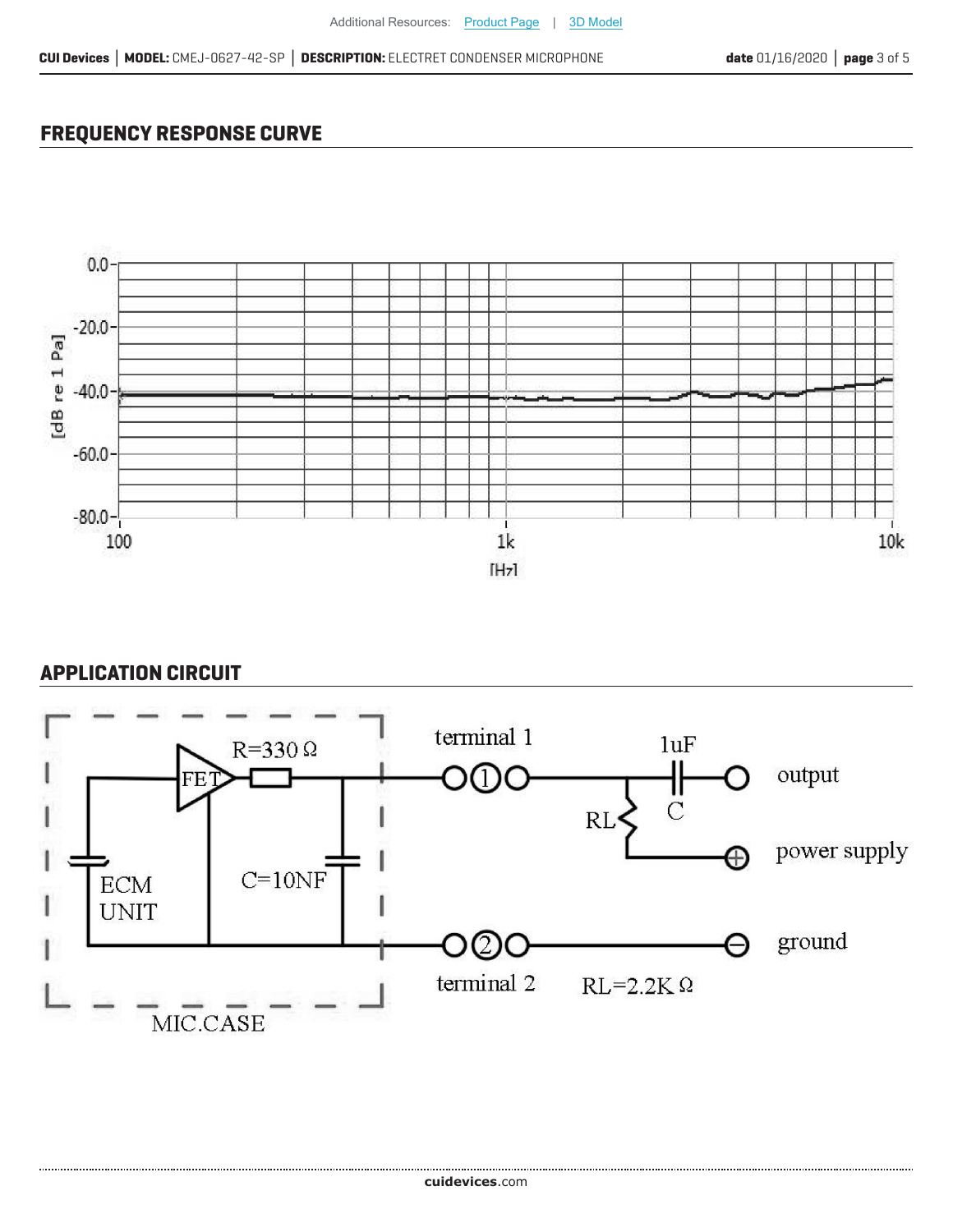#### **PACKAGING**

Carton QTY: 10,000 pcs